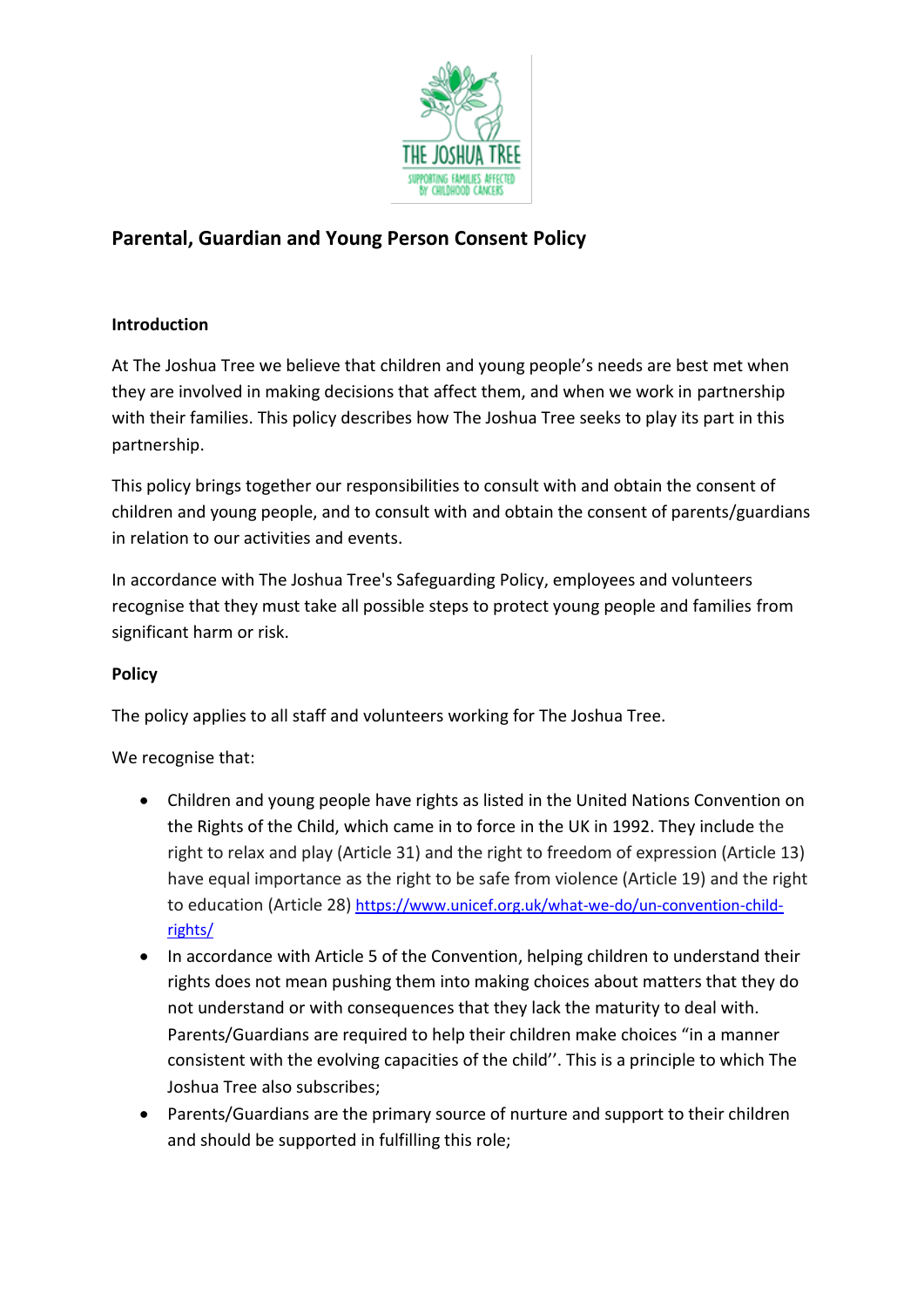

• In a small minority of cases, parents/guardians are not able to provide for their children's needs or to care for them safely without statutory intervention. If we encounter a situation where we fear that this might be the case, we have a duty to refer the matter to an investigating authority and reference must be made to the Safeguarding Policy.

We will take the following steps to obtain consent, from both parents/guardians and children/young people, for children's participation in activities and trips/outings:

- We will seek parental/guardian consent and support for a child/young person's participation in activities and trips, regardless of the age of the child/young person (up to the age of 18);
- For all children/young people (under the age of 18), we will also seek their consent, unless our assessment is that the young person is not able to give informed consent (because of their level of learning ability or for some other reason);
- In all cases, consent offered by young people will involve signing up to the behaviour code and the safety rules for the activity or trip;
- If a child/young person is keen to take part in an activity that would be in their best interests to do so, but their parent/guardian is not willing to consent, we will seek to address the matter with the parent/guardian and to understand the reason for their objection. If, having spoken to the parent/guardian, we feel that the objection is reasonable, we will support the parent/guardian in conveying this decision to the child/young person. If, however, we feel that the parent's/guardian's objection is not reasonable, we will attempt to remove the barriers preventing the parent/guardian from giving consent whilst respecting the role of the parent/guardian;
- If a young person aged 16-18, with sufficient maturity to make their own decisions, lives separately from their parents/guardian and has little contact with them, we may consider allowing them to participate in an activity without the parent's/guardian's consent. This will depend on the capacity of the young person concerned, our understanding of the reasons why the parents/guardians would not be consulted, and an assessment of any risks involved. In such circumstances, specialist advice will normally be sought prior to a decision being made and outcome will be sufficiently documented